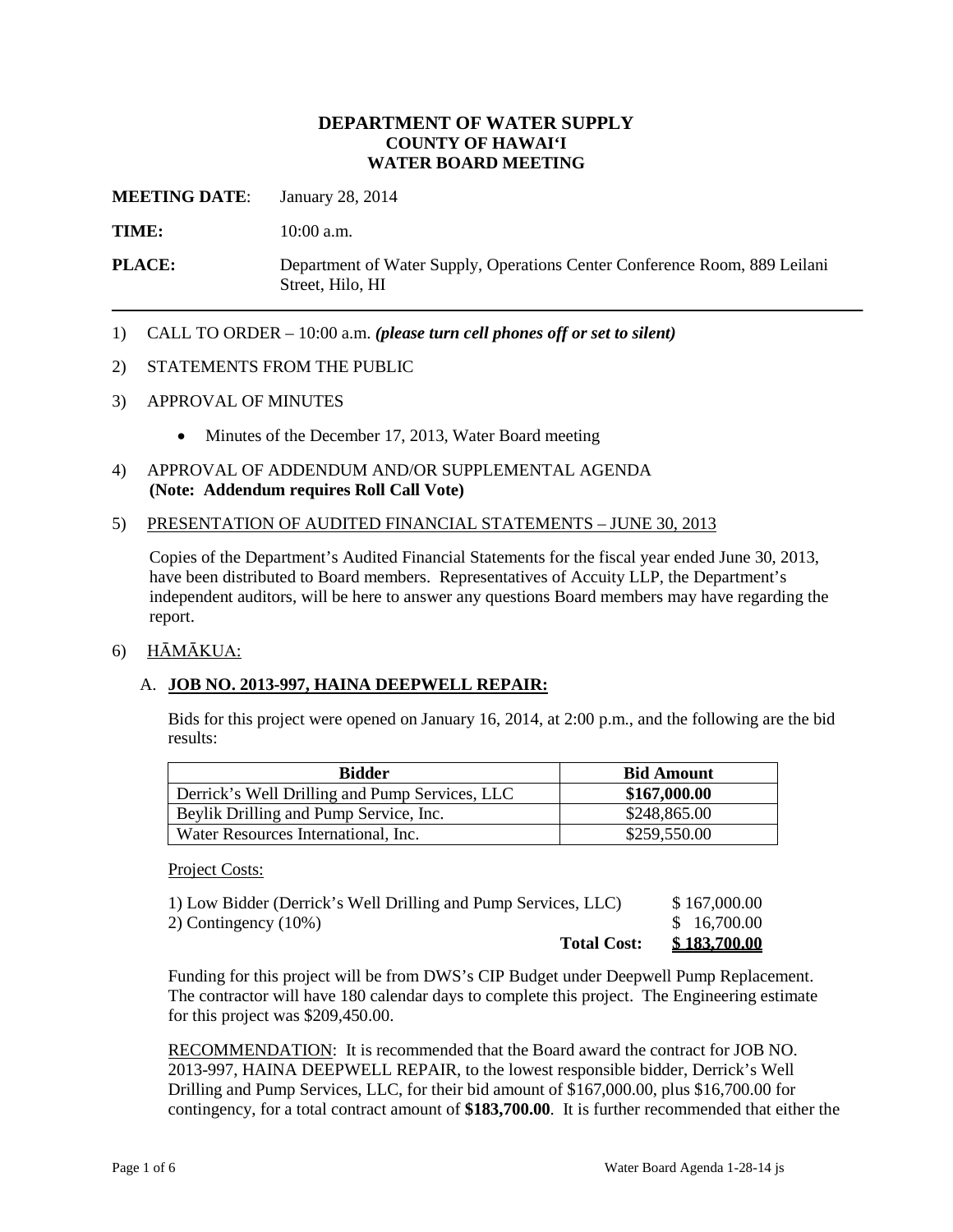Chairperson or the Vice-Chairperson be authorized to sign the contract, subject to review as to form and legality by Corporation Counsel.

7) SOUTH HILO:

# A. **MAINTENANCE BID NO. 2013-12, REPAIR AND MAINTENANCE OF AIR CONDITIONING SYSTEM, WAIĀKEA OFFICE PLAZA, DEPARTMENT OF WATER SUPPLY:**

Bids were opened on January 16, 2014, at 2:30 p.m., and the following are the bid results.

| <b>Bidder</b>                              | <b>Monthly</b><br><b>Maintenance Amount</b> | <b>Total w/estimated</b><br>repair cost |  |  |  |  |
|--------------------------------------------|---------------------------------------------|-----------------------------------------|--|--|--|--|
| Heide & Cook, LLC                          | \$809.69                                    | \$3,865.89                              |  |  |  |  |
| <b>Oahu Air Conditioning Service, Inc.</b> | \$1,068.59                                  | \$3,948.59                              |  |  |  |  |

Maintenance Cost from March 1, 2014 to June 30, 2015 (inclusive – 16 months):

#### **Heide & Cook, LLC \$809.69/mo.** = **\$12,955.04**

|  |  | - - - - - |  | __ | _____ |  |  |  |  | <br>__ |  |  |
|--|--|-----------|--|----|-------|--|--|--|--|--------|--|--|
|  |  |           |  |    |       |  |  |  |  |        |  |  |
|  |  |           |  |    |       |  |  |  |  |        |  |  |
|  |  |           |  |    |       |  |  |  |  |        |  |  |
|  |  |           |  |    |       |  |  |  |  |        |  |  |

| <b>Hourly Labor Rates for repair:</b>                 |                |
|-------------------------------------------------------|----------------|
| Regular Journeyman                                    | \$102.08/hr.   |
| Regular Helper                                        | 67.71/hr.      |
| <b>Emergency Journeyman</b>                           | \$102.08/hr.   |
| <b>Emergency Helper</b>                               | 67.71/hr.      |
| Emergency O.T. Journeyman                             | \$153.12/hr.   |
| Emergency O.T. Helper                                 | \$101.56/hr.   |
| <b>Option Contract Years Monthly Maintenance Cost</b> |                |
| (July 1, $2015 -$ June 30, 2016):                     | $$833.98/m0$ . |
| (July 1, 2016 – June 30, 2017):                       | \$859.00/mo.   |

(July 1, 2017 – June 30, 2018): \$ 884.77/mo.

RECOMMENDATION: It is recommended that the Water Board award the contract for Maintenance Bid No. 2013-12, REPAIR AND MAINTENANCE OF AIR CONDITIONING SYSTEM, WAIĀKEA OFFICE PLAZA, DEPARTMENT OF WATER SUPPLY, to the lowest responsible bidder, Heide & Cook, LLC for \$12,955.04, and the associated labor costs for repairs as necessary during the maintenance period. It is further recommended that either the Chairperson or Vice-Chairperson be authorized to sign the contract subject to review as to form and legality by Corporation Counsel.

## B. **DEPARTMENT OF WATER SUPPLY, WAIĀKEA OFFICE PLAZA LANDSCAPE IMPROVEMENTS:**

The Department of Water Supply is proposing to remove the grove of eucalyptus trees in the front yard, as well as the tree in the back corner, of the Waiākea Office Plaza (WOP) property. The tree in the back corner overhangs the parking lot and neighboring property structures. The Department plans to landscape the property with native plants/trees that would better suit the property.

Removal of the existing trees, which pose a hazard to the WOP and neighboring properties, will reduce the liability risk to the Department. A Special Management Area (SMA) Use Permit Assessment Application was submitted to the Planning Department. The hazards and incidents, as well as near-incidents, are stated in the SMA Use Permit Assessment Application submittal.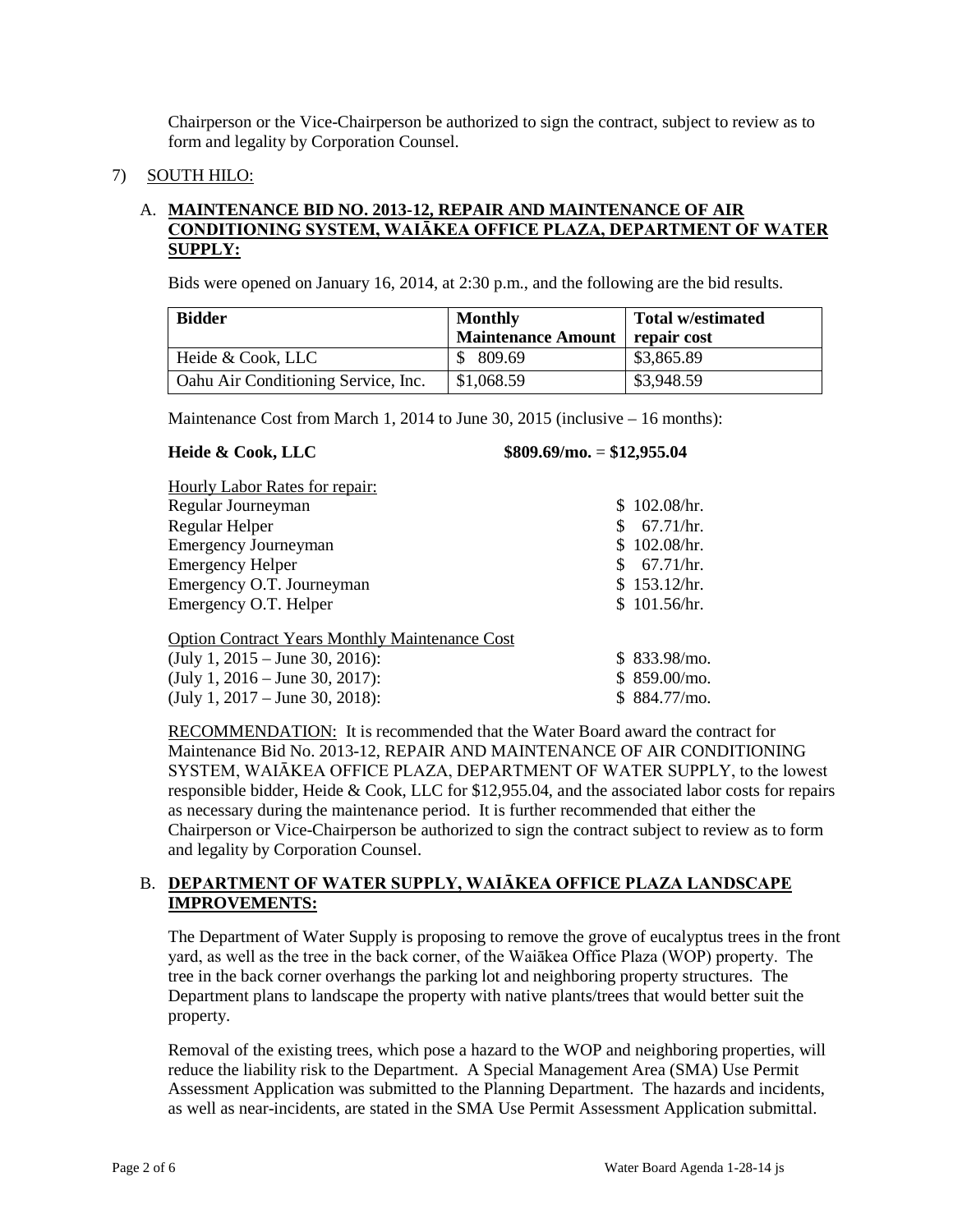No further review of the SMA rules and regulations regarding the tree removal is required. The estimate for the tree removal is \$150,000.

RECOMMENDATION: It is recommended that the Water Board approve the DEPARTMENT OF WATER SUPPLY, WAIĀKEA OFFICE PLAZA LANDSCAPE IMPROVEMENTS project, and allow the Department to proceed with plans and bidding process.

# 8) NORTH KONA:

# A. **PARTIAL RELEASE OF AGREEMENT RE: TMK 7-5-020:079:**

TMK 7-5-020:079 is one of the lots within the Stanford Carr *Kahakai Estates* subdivision, which are covered by the conditions of an Irrigation Agreement with the Department of Water Supply.

According to the subdivision plans, the subject lot was set aside and designated to become either a park or to be annexed to the Kahakai Elementary School on the adjacent lot. Note that the school was not part of the subdivision, and was never subject to the irrigation agreement. All of the water that was available through the irrigation meter is being used for landscaping on other community lots within the subdivision, and the subject lot was never developed into a park. The Department of Education (DOE) has opted to take over the parcel for the benefit of the school. However, DOE viewed the inclusion of the subject lot in the irrigation agreement to be an encumbrance on the property. There is wording within the irrigation agreement that suggests the property owner might be jointly liable to help fund a future irrigation system to benefit the subdivision. Therefore, DOE is seeking to have the Water Board execute the Partial Release of Agreement document with respect to the subject parcel only.

Staff has reviewed the agreement and recommends that the Water Board execute the Partial Release of Agreement document for TMK 7-5-020:079. The Irrigation Agreement will otherwise remain intact for all of the other applicable lots within the Kahakai Estates Subdivision.

RECOMMENDATION: It is recommended that the Board approve the PARTIAL RELEASE OF AGREEMENT RE: TMK 7-5-020:079, subject to review as to form and legality by Corporation Counsel, and the Chairperson or Vice-Chairperson be authorized to sign the document.

## 9) MISCELLANEOUS:

## A. **DEDICATION OF WATER SYSTEMS**:

The Department received the following documents for action by the Water Board. The water systems have been constructed in accordance with the Department's standards and are in acceptable condition for dedication.

### **1. GRANT OF EASEMENT**

Grantors: Marian Grace Andrade Maxwell and Audrey Maxwell Tax Map Key: (3) 4-6-010: 036 portion

#### *Note: DWS acquired this Easement for an existing 8-inch waterline.*

RECOMMENDATION: It is recommended that the Water Board accepts these documents subject to the approval of the Corporation Counsel, and that either the Chairperson or the Vice-Chairperson be authorized to sign the documents.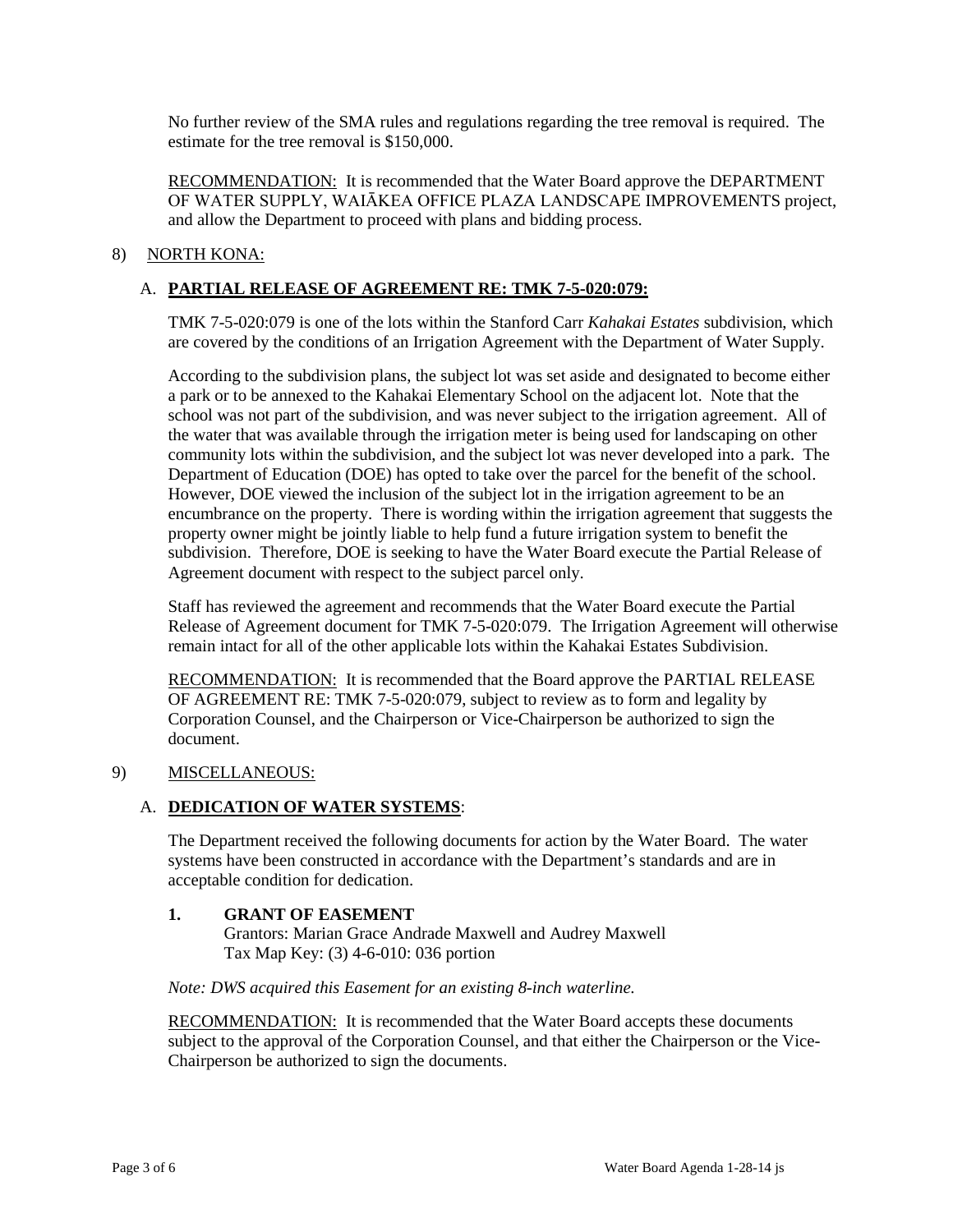## B. **RESOLUTION NO. 2014-01: A RESOLUTION AUTHORIZING CORPORATION COUNSEL TO SETTLE CLAIMS UP TO \$10,000 INVOLVING THE WATER BOARD AND DEPARTMENT OF WATER SUPPLY OF THE COUNTY OF HAWAI`I:**

### *(Note: Resolution requires roll call vote)*

Hawai'i County Code section 2-9 was recently amended by Ordinance No. 13-129 to authorize the Corporation Counsel, on behalf of the County of Hawai`i, to settle, compromise or otherwise resolve any claim now existing or which may arise, not involving or requiring payment in excess of \$10,000.00.

The Water Board will determine whether to authorize attorneys in the Office of the Corporation Counsel, with the consent of the Manager-Chief Engineer or Deputy of the Department of Water Supply, County of Hawai`i, to settle, compromise or otherwise resolve any claim now existing or which may arise, not involving or requiring payment in excess of \$10,000.00 in favor of or against the Department of Water Supply and/or the Water Board.

RECOMMENDATION: It is recommended that the Water Board adopt RESOLUTION NO. 2014-01, A RESOLUTION AUTHORIZING CORPORATION COUNSEL TO SETTLE CLAIMS UP TO \$10,000.00 INVOLVING THE WATER BOARD AND DEPARTMENT OF WATER SUPPLY OF THE COUNTY OF HAWAIL, subject to approval of Corporation Counsel.

## C. **DEPARTMENT OF ENVIRONMENTAL MANAGEMENT DISCUSSION REGARDING BILLING, DELINQUENCIES AND COUNTY CODE AMENDMENTS TO PERMIT WATER SHUT-OFF:**

For discussion and possible action.

## D. **AD HOC COMMITTEE PURSUANT TO HRS SECTION 92-2.5(B) TO PRESENT, DISCUSS AND/OR NEGOTIATE FOR LEGISLATION REGARDING THE PLACEMENT OF SUCH LIENS ON REAL PROPERTY FOR NON-PAYMENT OF WATER BILLS:**

The Ad Hoc Committee is exploring legislation pursuant to HRS Section 92-2.5(B) which would allow the placement of an automatic lien on property for non-payment of water bills. The Ad Hoc Committee will present, discuss, and/or negotiate for such legislation with any necessary person including, but not limited to, any water or wastewater department or division of any county, and/or with any legislators in the State of Hawai`i.

The Ad Hoc Committee is also exploring a revision of the Department of Water Supply Rules and Regulations to hold a property owner responsible for any water bill for water service to such property, whether or not the property owner resides on the property; and that no water service will be granted to such property until all such delinquencies are paid or other agreement is reached.

Ms. Lee Loy will make a report on possible legislation.

# E. **AD HOC FINANCE COMMITTEE REPORT:**

The Water Board's Ad Hoc Finance Committee has investigated the three focus areas (DWS's policies on credit card use, cash control and vehicle take-home), which encompass the scope of the Committee's work. Final report to be provided by the Ad Hoc Committee.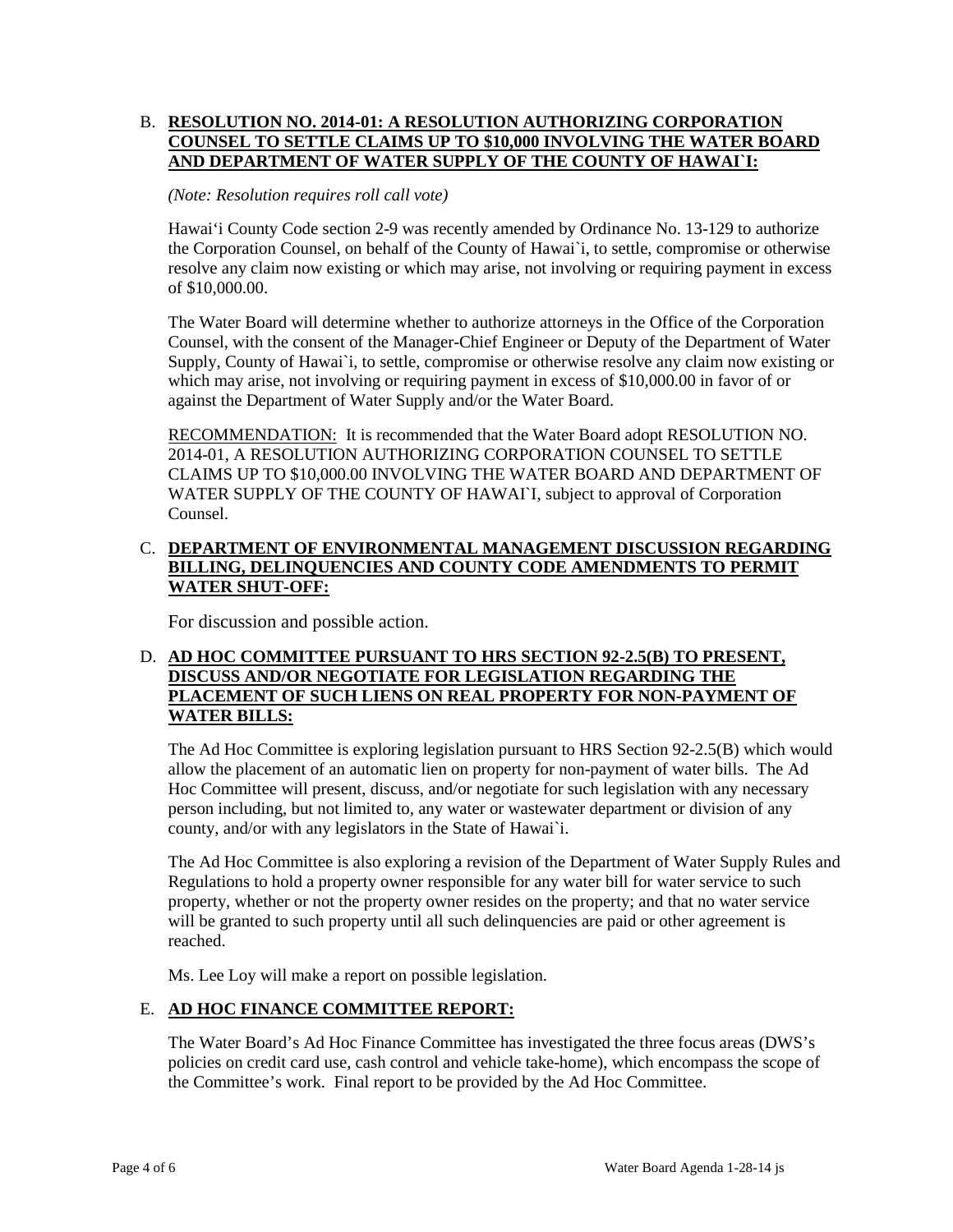## F. **MONTHLY PROGRESS REPORT**:

Submission of Progress Report of Projects by the Department. Department personnel will be available to respond to questions by the Board regarding the status/progress of any project.

# G. **REVIEW OF MONTHLY FINANCIAL STATEMENTS:**

Submission of financial statements and information relating to the financial status of the Department. Department personnel will be available to respond to questions by the Board relating to the financial status of the Department.

## H. **MANAGER-CHIEF ENGINEER'S REPORT:**

The Manager-Chief Engineer will provide an update or status on the following:

- 1) Pu'ukala/Kona Ocean View Properties Subdivision Improvement District Update
- 2) Waikoloa Reservoir No. 1 Update
- 3) Waimea Water Restriction
- 4) Kawailani Tank Update
- 5) Queen Ka'ahumanu Highway Widening -- Phase II Project Update
- 6) Energy Management Analyst Update
- 7) Public Information and Education Specialist Update
- 8) Recognition of Employee of the Quarter

## I. **MANAGER-CHIEF ENGINEER'S QUARTERLY UPDATE:**

Report on the fourth quarter of 2013 by the Manager-Chief Engineer, with discussion.

## J. **MANAGER-CHIEF ENGINEER'S EVALUATION:**

The Board will have submitted the Summary Sheet to evaluate the Manager-Chief Engineer to the Water Board secretary before the meeting, and the summarized results will be provided to the Board. Discussion/Action on Manager-Chief Engineer's evaluation and salary for both the Manager-Chief Engineer and the Deputy.

## K. **EXECUTIVE SESSION REGARDING THE MANAGER-CHIEF ENGINEER'S EVALUATION:**

The Board anticipates convening an executive meeting, closed to the public, to consider the evaluation of the Manager-Chief Engineer, as authorized by Hawai'i Revised Statutes Sections 92-4 and 92-5(a)(2), 92-5(a)(4) and Hawai'i County Charter section 13-20(b) where consideration of matters affecting privacy will be involved, and/or for the purpose of consulting with the Water Board's attorney on questions and issues pertaining to the Water Board's powers, duties, privileges, immunities, and liabilities. A two-thirds vote, pursuant to HRS Section 92-4, is necessary to hold an executive meeting.

### L. **REVISED PERFORMANCE APPRAISAL FORM:**

Revised Performance Appraisal form for discussion and approval.

### M. **CHAIRPERSON'S REPORT:**

Discussion/decision on 2014 Meeting dates and venues.